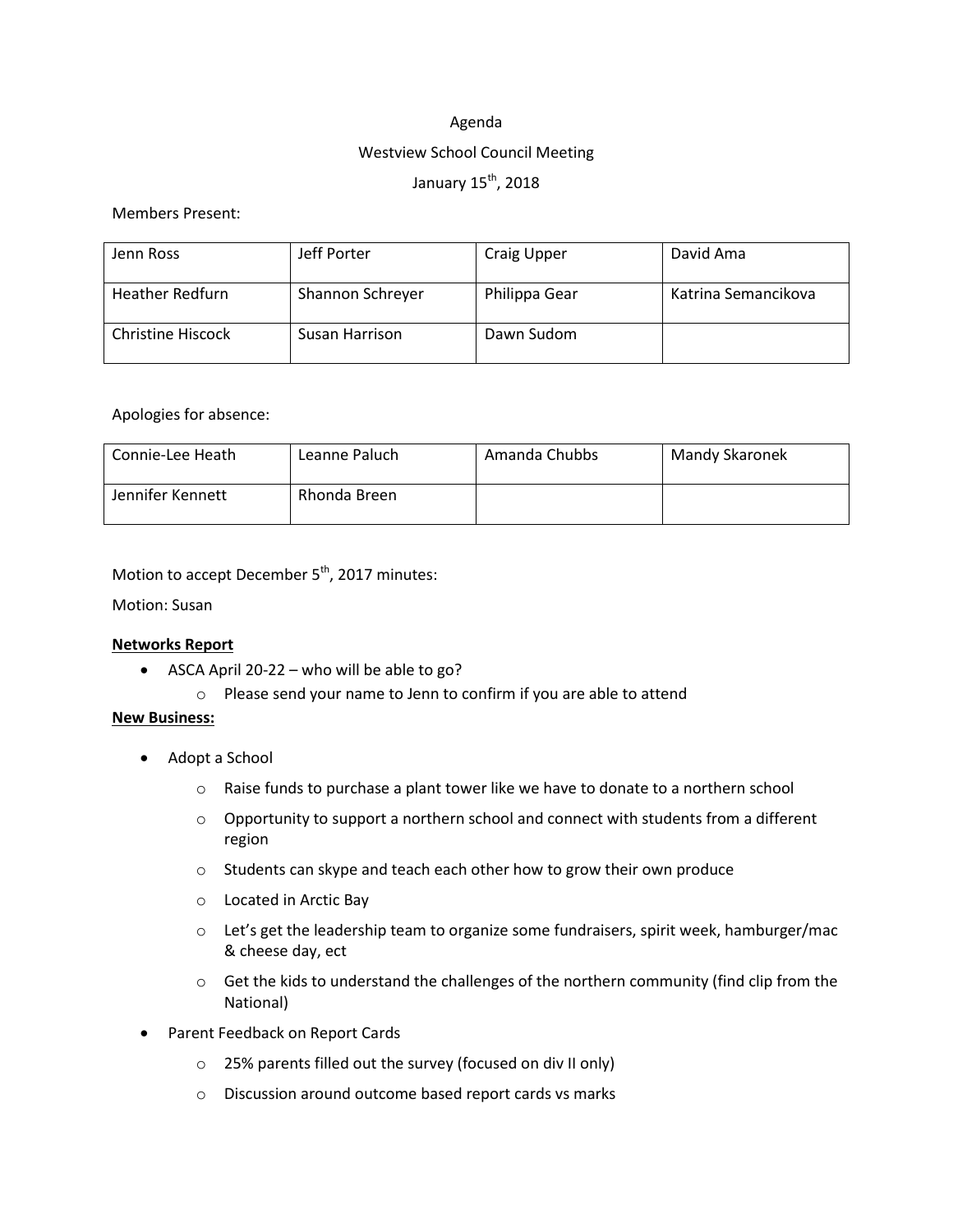- o Concern about preparing kids for junior high
- o Will be a continued discussion at Networks
- Feedback on Christmas concert
	- o Thoughts on using Keyano
		- What is the cost? We would have to charge admission
	- o Restructure timing: introduce intermission so younger kids can leave
		- **2** separate concerts (Div I vs Div II)
	- o Sound system and Microphones in the gym
		- **Sound was better with the Campbells rental**
	- o We need to gather more information and feedback from parents
		- **Jeff to send out a survey**
	- o Don't want to lose the family feel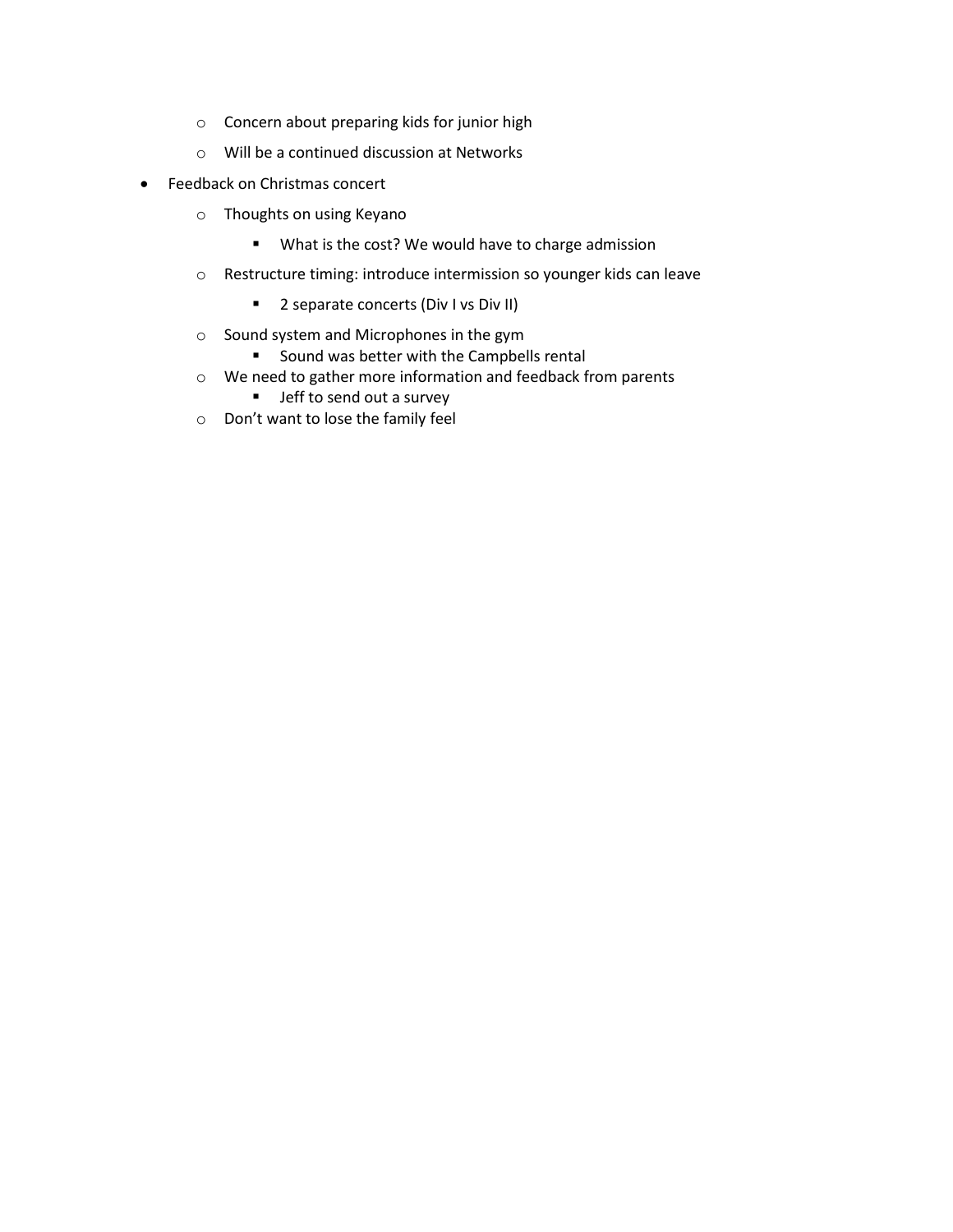# Agenda Westview School Parents Association Meeting January 15<sup>th</sup>, 2018

**Motion to accept December 5 th , 2017 minutes:**

**Motion: Philippa**

## **Treasurers Report**

Playground: \$26 394.44 Casino: \$78 973.58 Regular: \$2176.16

### **Requests for Funding**

Requestor: Jeff Porter

- Pink shirts Feb  $21^{st}$
- $\bullet \quad$  ~\$700
- $\bullet$  Plain pink kids can decorate or keep plain up to class

Motion: Philippa Gear Second: Susan Harrison

#### Requestor: Jeff Porter

- Alien Inline
- $•$  \$2900

Motion: Katrina Semancikova Second: Jenn Ross

#### Requestor: Jeff Porter

- Telus World of Science
- Different programs they bring to us. Focus on divs and individual classes.
- School wide assembly
- 3 full days
- $•$  \$1140
- February 13-15

Motion: Christine Hiscock Second: Susan Harrison

Requestor: Heather Redfurn

- Flutes
- Heather brought one in for Demo
- Kids would get them in grade 4 and keep them at the school until end of grade 6.
- We have tabled to see if the cost can come out of Casino.

#### **Fundraising**

- Fundscrip.com
	- o Gift cards purchased from the school parents get full value school gets a percentage of the sales